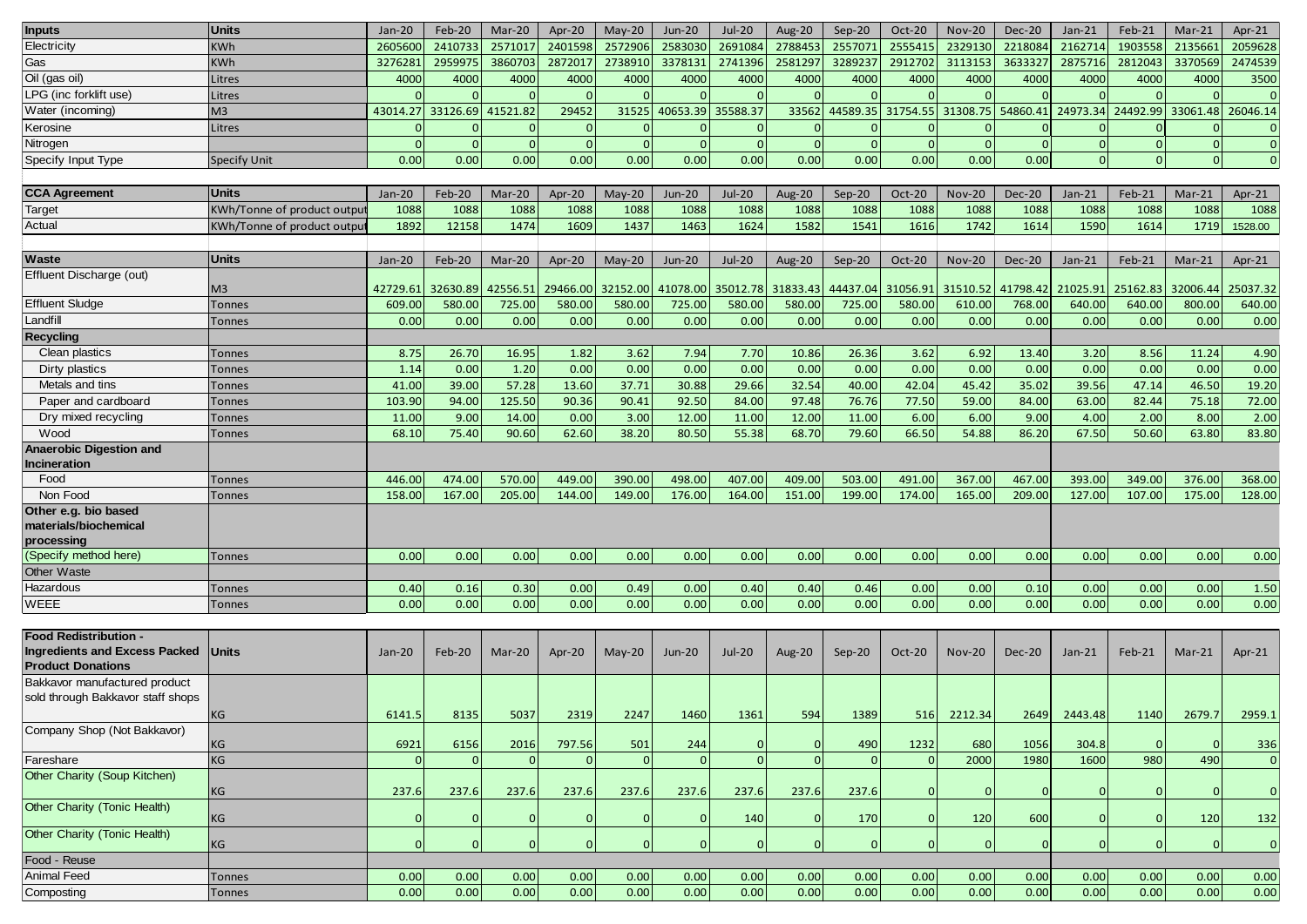| Refrigerants - Total on site                     | <b>Units</b>                                                           | Jan-20   | Feb-20        | Mar-20  | Apr-20  | May-20   | <b>Jun-20</b> | <b>Jul-20</b> | Aug-20  | Sep-20   | Oct-20  | <b>Nov-20</b> | <b>Dec-20</b> | $Jan-21$     | Feb-21         | $Mar-21$     | Apr- $21$ |
|--------------------------------------------------|------------------------------------------------------------------------|----------|---------------|---------|---------|----------|---------------|---------------|---------|----------|---------|---------------|---------------|--------------|----------------|--------------|-----------|
| Ammonia R717                                     | ΚG                                                                     | 920.00   | 920.00        | 920.00  | 920.00  | 920.00   | 920.00        | 920.00        | 920.00  | 920.00   | 920.00  | 920.00        | 920.00        | 920.00       | 920.00         | 920.00       | 920.00    |
| <b>R22</b>                                       | KG                                                                     | 0.00     | 0.00          | 0.00    | 0.00    | 0.00     | 0.00          | 0.00          | 0.00    | 0.00     | 0.00    | 0.00          | 0.00          | 0.00         | 0.00           | 0.00         | 0.00      |
| R404a                                            | KG                                                                     | 763.00   | 763.00        | 763.00  | 763.00  | 763.00   | 763.00        | 763.00        | 763.00  | 763.00   | 763.00  | 763.00        | 763.00        | 763.00       | 763.00         | 763.00       | 763.00    |
| R407c                                            | KG                                                                     | 82.70    | 82.70         | 82.70   | 82.70   | 82.70    | 82.70         | 82.70         | 82.70   | 82.70    | 82.70   | 82.70         | 82.70         | 82.70        | 82.70          | 82.70        | 82.70     |
| R134a                                            | KG                                                                     | 0.00     | 0.00          | 0.00    | 0.00    | 0.00     | 0.00          | 0.00          | 0.00    | 0.00     | 0.00    | 0.00          | 0.00          | 0.00         | 0.00           | 0.00         | 0.00      |
|                                                  |                                                                        |          |               |         |         |          |               |               |         |          |         |               |               |              |                |              |           |
| R507                                             | ΚG                                                                     | 2700.00  | 2700.00       | 2700.00 | 2700.00 | 2700.00  | 2700.00       | 2700.00       | 2700.00 | 2700.00  | 2700.00 | 2700.00       | 2700.00       | 2700.00      | 2700.00        | 2700.00      | 2700.00   |
| <b>RS44</b>                                      | KG                                                                     | 0.00     | 0.00          | 0.00    | 0.00    | 0.00     | 0.00          | 0.00          | 0.00    | 0.00     | 0.00    | 0.00          | 0.00          | 0.00         | 0.00           | 0.00         | 0.00      |
| R410a                                            | ΚG                                                                     | 126.70   | 126.70        | 126.70  | 126.70  | 126.70   | 126.70        | 126.70        | 126.70  | 126.70   | 126.70  | 126.70        | 126.70        | 126.70       | 126.70         | 126.70       | 126.70    |
| <b>RS45</b>                                      | KG                                                                     | 4105.00  | 4105.00       | 4105.00 | 4105.00 | 4105.00  | 4105.00       | 4105.00       | 4105.00 | 4105.00  | 4105.00 | 4105.00       | 4105.00       | 4105.00      | 4105.00        | 4105.00      | 4105.00   |
| <b>R407F</b>                                     | KG                                                                     | 85.00    | 85.00         | 85.00   | 85.00   | 85.00    | 85.00         | 85.00         | 85.00   | 85.00    | 85.00   | 85.00         | 85.00         | 85.00        | 85.00          | 85.00        | 85.00     |
| Other - Specify                                  | KG                                                                     | 0.00     | 0.00          | 0.00    | 0.00    | 0.00     | 0.00          | 0.00          | 0.00    | 0.00     | 0.00    | 0.00          | 0.00          | 0.00         | 0.00           | 0.00         | 0.00      |
|                                                  |                                                                        |          |               |         |         |          |               |               |         |          |         |               |               |              |                |              |           |
| Refrigerants - Leakage                           | <b>Units</b>                                                           | Jan-20   | Feb-20        | Mar-20  | Apr-20  | $May-20$ | <b>Jun-20</b> | <b>Jul-20</b> | Aug-20  | Sep-20   | Oct-20  | <b>Nov-20</b> | <b>Dec-20</b> | $Jan-21$     | Feb-21         | Mar-21       | Apr-21    |
| <b>R22</b>                                       | KG                                                                     | 0.00     | 0.00          | 0.0     | 0.00    | 0.00     | 0.00          | 0.00          | 0.00    | 0.00     | 0.00    | 0.00          | 0.00          | 0.00         | 0.00           | 0.00         | 0.00      |
| R404a                                            | KG                                                                     | 49.00    | 0.00          | 0.00    | 0.50    | 0.00     | 0.00          | 0.00          | 1.00    | 0.00     | 0.00    | 0.00          | 0.00          | 212.00       | 0.00           | 0.00         | 0.00      |
| R407a                                            | KG                                                                     | 20.00    | 0.00          | 0.00    | 0.00    | 0.00     | 0.00          | 0.00          | 0.00    | 0.00     | 0.00    | 0.00          | 0.00          | 0.00         | 0.00           | 0.00         | 0.00      |
| R134a                                            | KG                                                                     | 0.00     | 0.00          | 0.00    | 0.00    | 0.00     | 0.00          | 0.00          | 0.00    | 0.00     | 0.00    | 0.00          | 0.00          | 0.00         | 0.00           | 0.00         | 0.00      |
| <b>RS44</b>                                      | KG                                                                     | 0.00     | 0.00          | 0.00    | 0.00    | 0.00     | 0.00          | 0.00          | 0.00    | 0.00     | 0.00    | 0.00          | 0.00          | 0.00         | 0.00           | 0.00         | 0.00      |
| R410a                                            | KG                                                                     | 5.00     | 0.00          | 0.00    | 0.00    | 0.00     | 12.00         | 66.00         | 0.00    | 0.00     | 0.00    | 0.00          | 0.00          | 0.00         | 0.00           | 0.00         | 0.00      |
| R507                                             | ΚG                                                                     | 0.00     | 90.00         | 238.00  | 0.00    | 0.00     | 0.00          | 0.00          | 0.00    | 0.00     | 45.00   | 0.00          | 0.00          | 0.00         | 0.00           | 0.00         | 0.00      |
| <b>RS45</b>                                      | KG                                                                     | 0.00     | 0.00          | 55.00   | 0.00    | 0.00     | 0.00          | 9.50          | 0.00    | 0.00     | 0.00    | 0.00          | 0.00          | 0.00         | 0.00           | 0.00         | 0.00      |
| Other - Specify                                  | KG                                                                     | 0.00     | 0.00          | 0.00    | 0.00    | 0.00     | 198.00        | 0.00          | 93.00   | 0.00     | 0.00    | 0.00          | 18.00         | 10.00        | 48.00          | 0.00         | 0.00      |
|                                                  |                                                                        |          |               |         |         |          |               |               |         |          |         |               |               |              |                |              |           |
|                                                  | <b>Units</b>                                                           |          |               |         |         |          |               |               |         |          |         |               |               |              |                |              |           |
| <b>Hours worked</b>                              |                                                                        | $Jan-20$ | <b>Feb-20</b> | Mar-20  | Apr-20  | $May-20$ | <b>Jun-20</b> | <b>Jul-20</b> | Aug-20  | $Sep-20$ | Oct-20  | <b>Nov-20</b> | <b>Dec-20</b> | $Jan-21$     | Feb-21         | $Mar-21$     | Apr- $21$ |
| Worked Hours (Take from Accident Hours           |                                                                        | 398080   | 395744        | 478120  | 393344  |          |               | 387040        | 377120  | 445880   | 353280  | 327808        | 413240        | 326400       | 327008         | 413640       | 260384    |
|                                                  |                                                                        |          |               |         |         |          |               |               |         |          |         |               |               |              |                |              |           |
|                                                  |                                                                        |          |               |         |         |          |               |               |         |          |         |               |               |              |                |              |           |
| <b>Environmental incidents</b>                   | <b>Units</b>                                                           | Jan-20   | Feb-20        | Mar-20  | Apr-20  | $May-20$ | <b>Jun-20</b> | <b>Jul-20</b> | Aug-20  | Sep-20   | Oct-20  | <b>Nov-20</b> | <b>Dec-20</b> | $Jan-21$     | Feb-21         | $Mar-21$     | Apr-21    |
| Contamination Incidents reported to Incidents    |                                                                        | 0.00     | 0.00          | 0.00    | 0.00    | 0.00     | 0.00          | 0.00          | 0.00    | 0.00     | 0.00    | 0.00          | 0.00          | $\Omega$     | $\Omega$       | $\Omega$     | $\Omega$  |
| Contamination Incidents (not                     |                                                                        |          |               |         |         |          |               |               |         |          |         |               |               |              |                |              |           |
| reported to EA)                                  | Incidents                                                              | 0.00     | 0.00          | 0.00    | 0.00    | 0.00     | 0.00          | 0.00          | 0.00    | 0.00     | 0.00    | 0.00          | 0.00          | $\mathbf 0$  |                | <sup>n</sup> |           |
| Effluent - out of specification discha Incidents |                                                                        | 0.00     | 0.00          | 0.00    | 0.00    | 0.00     | 0.00          | 0.00          | 0.00    | 0.00     | 0.00    | 0.00          | 0.00          | $\mathbf 0$  | $\Omega$       | $\Omega$     |           |
| Neighbour complaints                             | Incidents                                                              | 0.00     | 0.00          | 0.00    | 0.00    | 0.00     | 1.00          | 1.00          | 0.00    | 0.00     | 0.00    | 0.00          | 0.00          | $\mathbf{1}$ | $\overline{0}$ | $\Omega$     |           |
| <b>Environmental Near Misses</b>                 | Incidents                                                              | 0.00     | 0.00          | 0.00    | 0.00    | 0.00     | 0.00          | 0.00          | 0.00    | 0.00     | 0.00    | 0.00          | 0.00          | $\mathbf{0}$ | $\Omega$       | $\Omega$     |           |
|                                                  |                                                                        |          |               |         |         |          |               |               |         |          |         |               |               |              |                |              |           |
| <b>Packaging (User / Valpak)</b>                 | <b>Units</b>                                                           | $Jan-20$ | Feb-20        | Mar-20  | Apr-20  | $May-20$ | <b>Jun-20</b> | <b>Jul-20</b> | Aug-20  | Sep-20   | Oct-20  | <b>Nov-20</b> | <b>Dec-20</b> | $Jan-21$     | Feb-21         | Mar-21       | Apr-21    |
| Plastic                                          | Tonnes                                                                 |          |               |         |         |          |               |               |         |          |         |               |               |              |                |              |           |
| Cardboard                                        | Tonnes                                                                 |          |               |         |         |          |               |               |         |          |         |               |               |              |                |              |           |
| Other                                            | <b>Tonnes</b>                                                          |          |               |         |         |          |               |               |         |          |         |               |               |              |                |              |           |
|                                                  |                                                                        |          |               |         |         |          |               |               |         |          |         |               |               |              |                |              |           |
| Out of consent discharge - Key                   |                                                                        |          |               |         |         |          |               |               |         |          |         |               |               |              |                |              |           |
| <b>Events</b>                                    | Include; Actual value & consent limit, Reason for being out of consent |          |               |         |         |          |               |               |         |          |         |               |               |              |                |              |           |
|                                                  |                                                                        |          |               |         |         |          |               |               |         |          |         |               |               |              |                |              |           |
| Insert Month / Year                              | Consent Parameter (i.e. pH)                                            |          |               |         |         |          |               |               |         |          |         |               |               |              |                |              |           |
| <b>Aug-17</b>                                    | Sulphide                                                               |          |               |         |         |          |               |               |         |          |         |               |               |              |                |              |           |
| <b>Nov-17</b>                                    | Sulphide                                                               |          |               |         |         |          |               |               |         |          |         |               |               |              |                |              |           |
| <b>Mar-18</b>                                    | Sulphide                                                               |          |               |         |         |          |               |               |         |          |         |               |               |              |                |              |           |
| Apr-18                                           | Sulphide                                                               |          |               |         |         |          |               |               |         |          |         |               |               |              |                |              |           |
| <b>May-18</b>                                    | Sulphide                                                               |          |               |         |         |          |               |               |         |          |         |               |               |              |                |              |           |
|                                                  |                                                                        |          |               |         |         |          |               |               |         |          |         |               |               |              |                |              |           |
|                                                  |                                                                        |          |               |         |         |          |               |               |         |          |         |               |               |              |                |              |           |
|                                                  |                                                                        |          |               |         |         |          |               |               |         |          |         |               |               |              |                |              |           |
|                                                  |                                                                        |          |               |         |         |          |               |               |         |          |         |               |               |              |                |              |           |